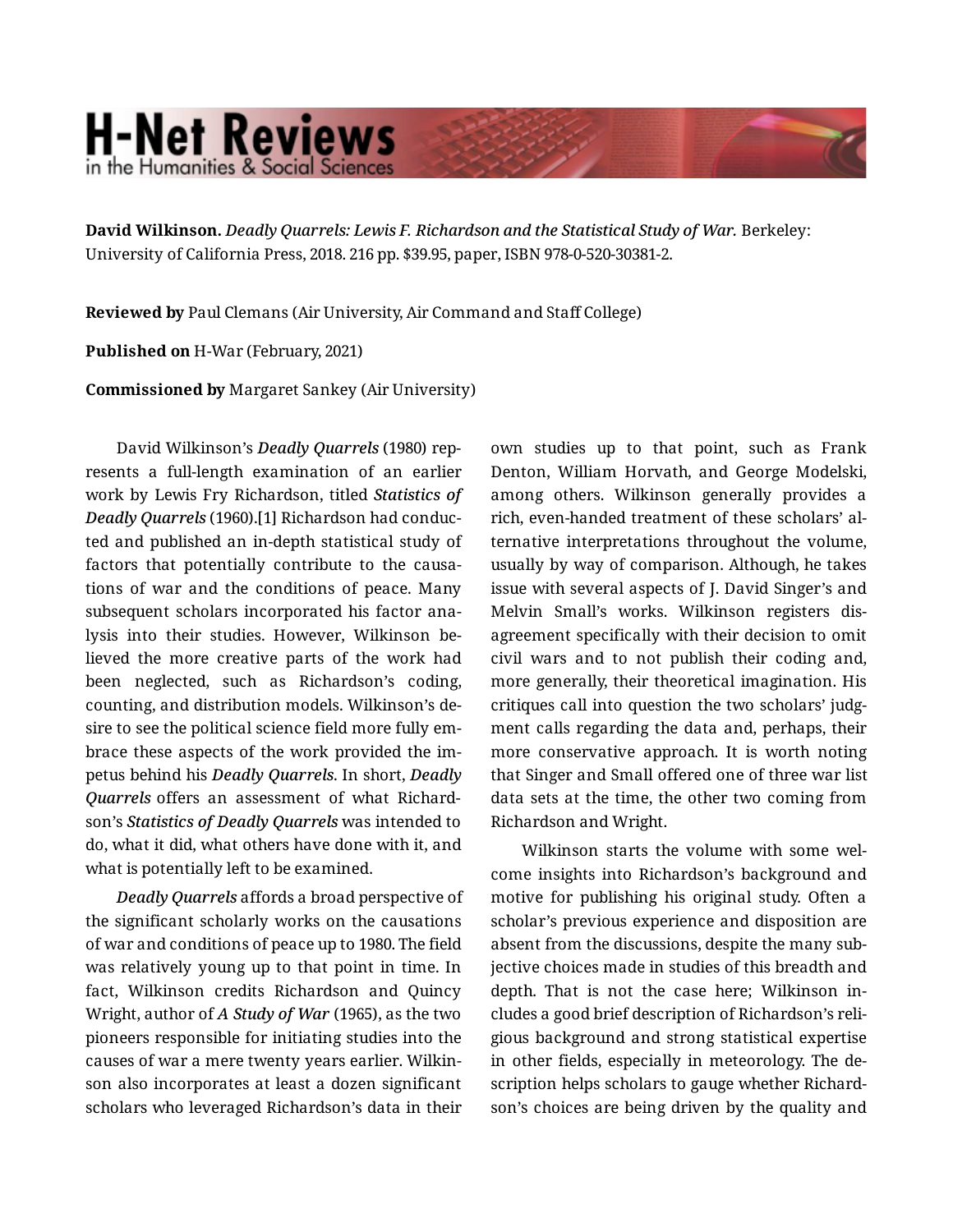limitations of the data or personal persuasion. That determination may help scholars decide what aspects of the datasets they deem worthy of fur‐ ther examination or reinterpretation. For ex‐ ample, Wilkinson characterizes Richardson's de‐ cision to not pursue religion factors further as a "conservative" decision (p. 89). Given that the data covers over three hundred wars, 780 belligerent pairs, and dozens of factors over a 130-year period, scholars may feel similarly about other factors based on the short biography in the beginning.

The chapters form an intuitive reevaluation of Richardson's original study. The first chapter briefly, and compactly, covers Richardson's pur‐ pose and assumptions. Wilkinson clearly expounds on Richardson's terms and explains his methodology in the second chapter. Although ana‐ lysts will appreciate the detail in this chapter, only a basic grasp is necessary to understand the con‐ cepts discussed in later chapters. The next eight chapters examine sets of factors with associated discussions of Richardson's original analysis, Wilkinson's assessments and interpretations, oth‐ er scholars' interpretations, and potential areas of future study. A discussion of Richardson's strengths and weaknesses rounds out the chapters with an emphasis on his degree of success in achieving his Jominian aims. The conclusion contains little more than the chapters' factor assessment sum‐ maries. The following nine appendices are half the size of the book and are chock-full of data and fur‐ ther analysis. Richardson's full war list, the factor coding definitions, the raw war coding data, and the 780 belligerent pairing list may be found there. Discussions of the Wright and Singer and Small war lists may be found there as well.

At first, it appears *Deadly Quarrels* only evalu‐ ates factors with an admirable attention to an ex‐ tended historiography, but Wilkinson does develop an argument based on Richardson's factors. Halfway through the volume, the argument begins to congeal with the "participation of named na‐ tions" factor. Wilkinson reaches the finding that conditions of peace are most likely reached with "a realist/conservative peace strategy of pacifying, or to a utopian/radical strategy of liquidating, the great powers" (p. 70). From here, the work moves from examining the factors affecting the causes of war to seeking means to impose conditions of peace. The volume subsequently turns its focus to‐ ward schemes that might effectively achieve this pacification. Theories of prosperity, religion, lan‐ guage, modernization, and cultural similarities and their relationship to war are considered in light of these schemes. While not discounting any of the other factors, Wilkinson settles on prosper‐ ity and homogenization as the two significant factors leading to pacification and conditions of peace.

The logic Wilkinson uses to arrive at this con‐ clusion and this strategy is satisfying with a few exceptions. Richardson assumed that given a large sample size he could overcome mistakes in factor categorization of any individual war. He did not consider that he may make the same categoriza‐ tion mistake across all wars, leading to systemic errors. Whether or not this occurred, and those er‐ rors exist, is left to the discretion of the reader. A second concern emerged from the occasional tendency to use numbers as opposed to percent‐ ages over time. For example, when considering the increasing or decreasing "warlikeness" of nations, Wilkinson compares five million deaths from 1820 to 1884 to forty-two million deaths from 1885 to 1949, that is, the deaths for two separate sixty-fouryear periods (p. 26). However, the population was not the same and not constant for either of these periods. The use of percentages may be more ap‐ propriate here, but even percentages may be inad‐ equate given the variations in population growth rates over such a duration. Finally, and curiously, Richardson and Wilkinson excluded the contribu‐ tion of private manufacturers and arms traders from the list of potential economic causes. While reconsideration of these factors may not change the main finding or the subsequent factor analysis, they should have been given greater examination.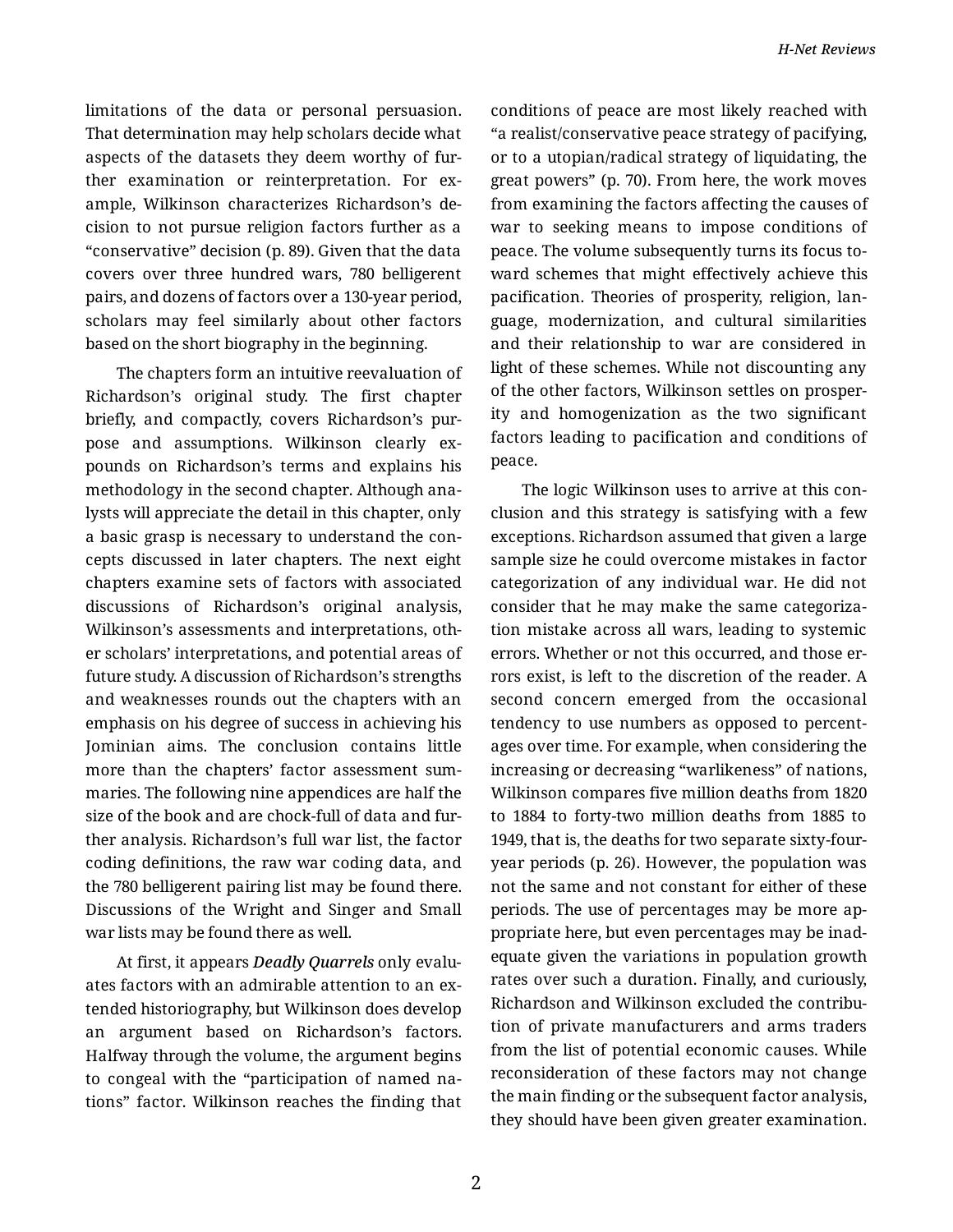That said, any such shortcomings would further the purpose of Wilkinson's volume—to spur fur‐ ther research and assimilation in the field!

The value of *Deadly Quarrels* today lies in the logic leading to Wilkinson's strategy for maintain‐ ing the conditions for peace. Wilkinson evaluated dozens of factors using quantitative data to identi‐ fy the participation of the nations in war as the pivotal factor. The reasoning and choices he made to arrive at this determination is worth consider‐ ing, even today. Also of value may be the consider‐ ation of his reasoning to discard other factors and alternative conclusions of other scholars. Wilkin‐ son presented his work as an early effort to scientifically derive a promising direction for peace from qualitative data, but after forty years it re‐ mains valid. His ideas of pacification, prosperity, and homogenization can be seen and are valued in the world today.

Wilkinson wrote this volume for the political science community, specifically peace studies scholars. While the work itself has been overtaken by further developments in the field, the slim volume would be a good introduction into the sub‐ ject's multifaceted considerations. It should be noted that the volume altogether is over two hun‐ dred pages, but the appendices provide all of Richardson's raw data beginning on page 122. The raw data offers a ready-made project for students to analyze for themselves. A wider audience would receive edification from the work as well with a basic familiarity of statistics. In either case, *Deadly Quarrels* most likely will be used as a survey from which to delve deeper into particular factors of study or relationships.

Note

[1]. The book under review is part of the Uni‐ versity of California Press's Voices Revived series, and is a re-issue of the 1980 work.

If there is additional discussion of this review, you may access it through the network, at <https://networks.h-net.org/h-war>